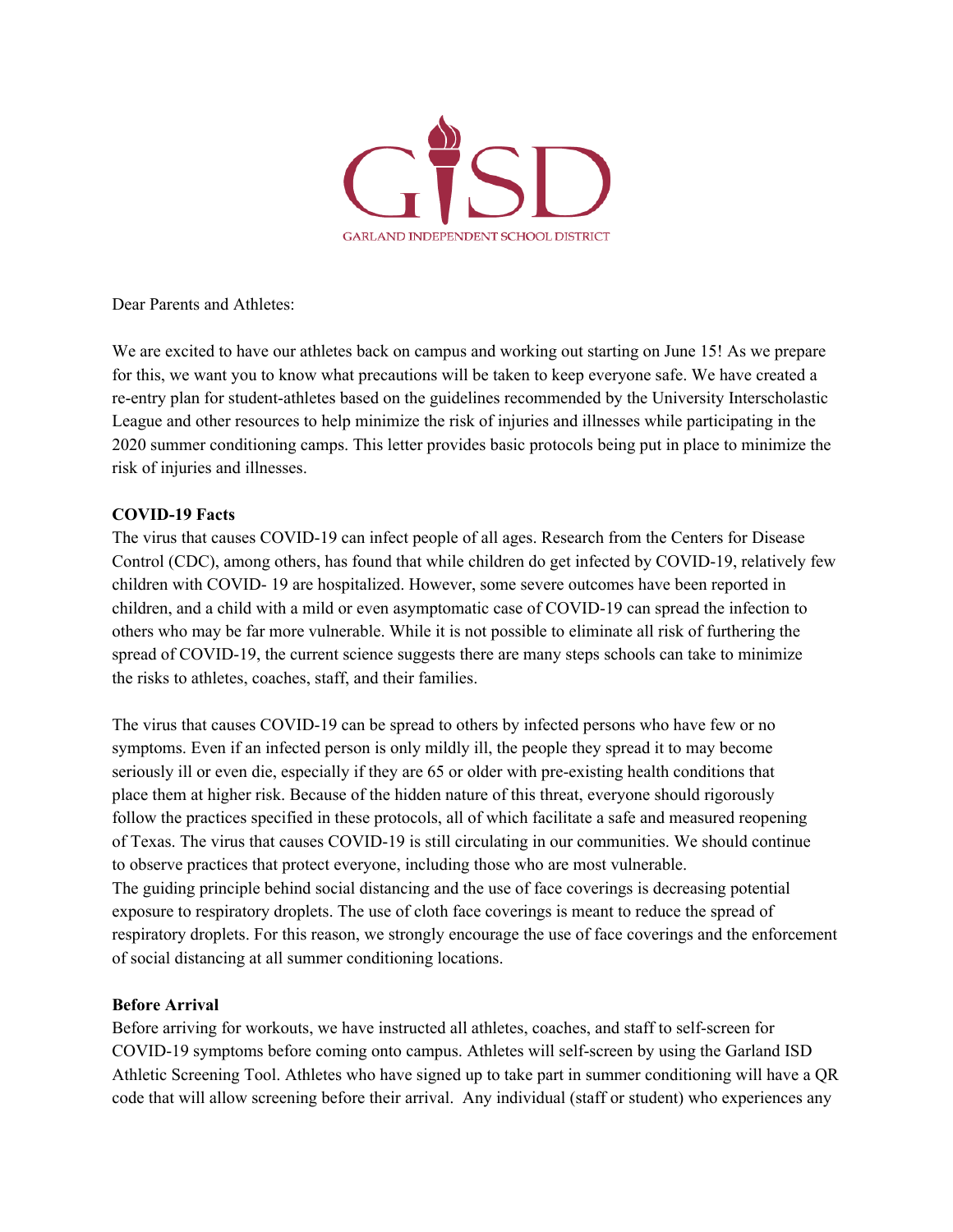symptoms listed below will not be allowed to participate in workouts. Any athlete, coach, or staff member living with someone experiencing any of the symptoms of COVID-19, whether they have a positive COVID-19 test or not, should self-isolate for two weeks. If they do not experience any COVID-19 symptoms during that period, they can return to workouts. Athletes are required to bring a water bottle, and we strongly recommend the use of a face covering during all weight room sessions. Athletes who arrive without a water bottle will not be allowed to workout.

# **Self-screen Symptoms**

The CDC lists the following symptoms as possible indicators of COVID-19:

- Cough, chills
- Muscle pain
- Shortness of breath or difficulty breathing
- Repeated shaking with chills
- Headache
- Sore throat
- Loss of taste or smell
- Diarrhea
- Feeling feverish or a measured temperature greater than or equal to 99.6 degrees Fahrenheit
- Known close contact with a person who is lab-confirmed to have COVID-19

If any athletes or coaches experience these symptoms, they should not attend any workouts. Furthermore, underlying medical conditions may increase the risk of severe illness from COVID-19 for individuals of any age.

If any individual has an underlying medical condition listed below, that individual should not attend workouts unless the primary health care provider provides written permission to do so.

- People 65 years and older
- People who live in a nursing home or long-term care facility
- People of all ages with underlying medical conditions, particularly if not well controlled, including:
	- People with chronic lung disease or moderate to severe asthma
	- People who have serious heart conditions
	- People who are immunocompromised
		- Many conditions can cause a person to be immunocompromised, including cancer treatment, smoking, bone marrow or organ transplantation, immune deficiencies, poorly controlled HIV or AIDS, and prolonged use of corticosteroids and other immune weakening medications
- People with severe obesity (body mass index [BMI] of 40 or higher)
- People with diabetes
- People with chronic kidney disease undergoing dialysis
- People with liver disease

# **On-Campus Procedures for Checking-In**